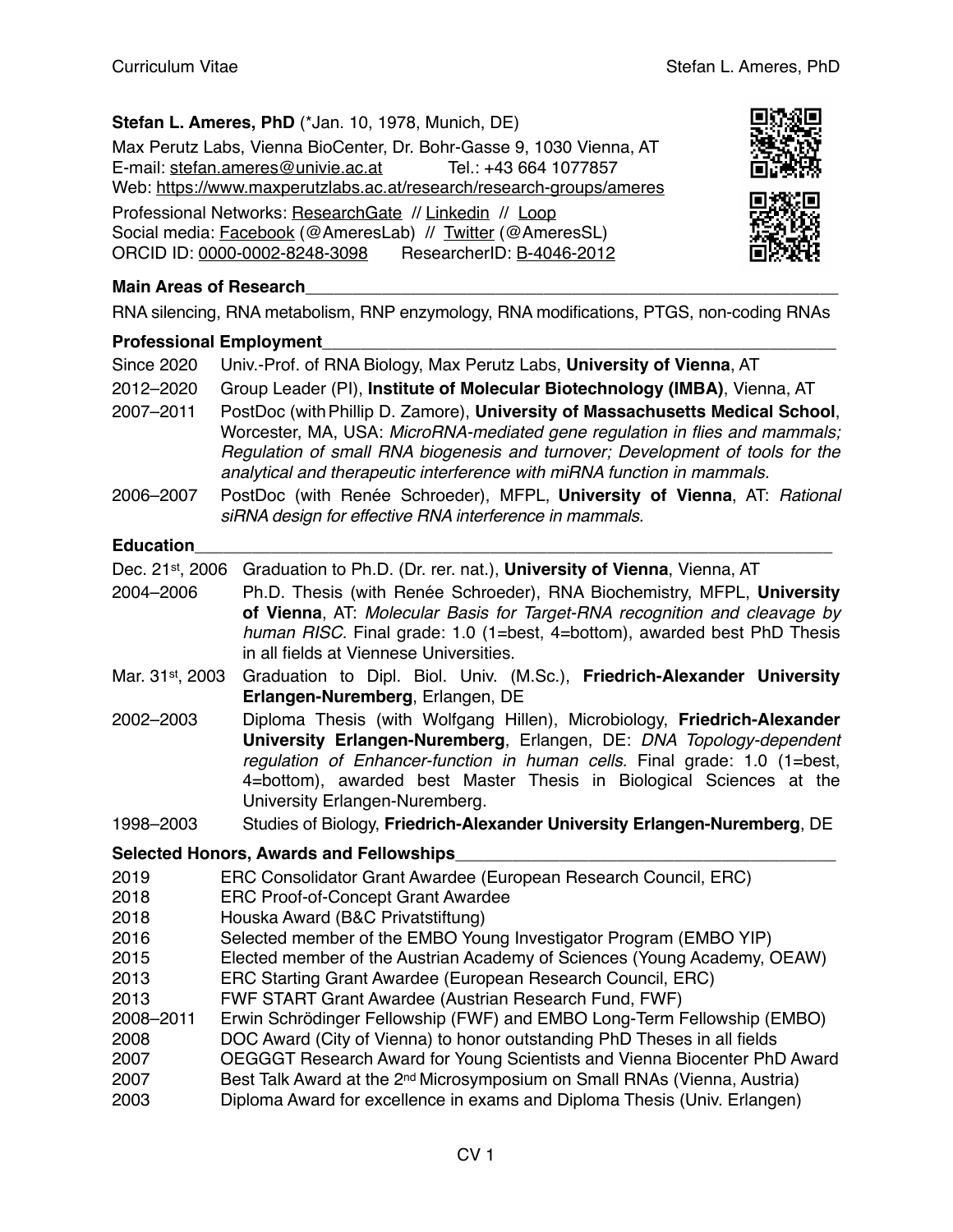# **Funding ID**

Since 2013, I have acquired **> EUR 4.8 MM third-party funding** from European, Austrian, and Viennese funding agencies (ERC, FWF, and WWTF):

| $2013 - 2019$ | FWF-START Grant, "Molecular Characterization of the MicroRNA Life Cycle"                |
|---------------|-----------------------------------------------------------------------------------------|
|               | (PI, Y-733-B22 START), EUR 200 K (EUR 1.200 K declined upon ERC funding)                |
| $2013 - 2017$ | Doctorate Program, "DK-RNA Biology" (Co-PI, FWF, W-1207-B09), EUR 144 K                 |
| $2014 - 2019$ | ERC StG, "Molecular Characterization of the MicroRNA Life Cycle"; miRLIFE (PI,          |
|               | ERC-StG-338252), EUR 1.500 K                                                            |
| $2014 - 2019$ | SFB, "RNA Regulation of the Transcriptome" (PI, FWF, F-4322), EUR 350 K                 |
| $2017 - 2020$ | Doctorate Program, "DK-RNA Biology" (Co-PI, FWF, W-1207-B09 ext), EUR 152 K             |
| $2018 - 2022$ | <b>WWTF Chemical Biology Grant, "Elucidating sister chromatid structure by chemical</b> |
|               | DNA labeling and conformation capture" (Co-PI, WWTF, LS17-003), EUR 140 K               |
| $2019 - 2021$ | ERC PoC, "SLAMseq: Temporal resolution in gene expression profiling across              |
|               | multiple platforms"; SLAMseq (PI, ERC-PoC-825710), EUR 150 K                            |
| $2020 - 2025$ | ERC CoG, "Bridging temporal resolution gaps to dissect RNA silencing at the             |
|               | molecular and genomic scale"; RiboTrace (PI, ERC-CoG-866166), EUR 2.000 K               |
| $2020 - 2024$ | SFB "RNA-DECO: Decorating RNA for a purpose" (PI, FWF, G257), EUR 236 K                 |

#### Patent and licensed Technology

Ameres, S.L., Reichholf, B., Herzog, V.A., Zuber, J., Muhar, M.; Institute of Molecular Biotechnology GmbH. *[Nucleic acid modification and identification method.](https://patentscope2.wipo.int/search/en/detail.jsf?docId=WO2018189367&tab=PCTBIBLIO&office=&prevFilter=&fq=OF:WO&sortOption=Pub+Date+Desc&queryString=&recNum=5343&maxRec=3401550)* Patent application US20190177785A1 / EP3589748. Licensed and commercialized as "*SLAMseq* ® *metabolic RNA sequencing kit"* by [Lexogen GmbH](https://www.lexogen.com/slamseq-metabolic-rna-labeling/). Licensed by QUANTRO Therapeutics GmbH for drug discovery. SLAMseq is a trademark of IMBA GmbH [\(EU](http://seeip.patentamt.at/MarkeSuche/Details/ce24b070-5207-4517-a9a7-72b33e156ba5) and [US](http://tsdr.uspto.gov/#caseNumber=79235946&caseType=SERIAL_NO&searchType=statusSearch)).

### **Invited Research Seminars and International Conference Presentations\_\_\_\_\_\_\_\_\_\_\_\_\_\_\_**

>60 oral presentations at international conferences and institute seminars. For a complete list of presentation see [https://bit.ly/2qnfjtU.](https://bit.ly/2qnfjtU) Selected recent presentations include:

- 2019 **Crossroads in Biology**, Center for Medical Biochemistry (Cologne, DE) **NCCR RNA & Disease**, Summer School (Saas-Fee, CH) **RNA Transcriptomics**, Wellcome Genome Campus (Hinxton, UK) **EMBO YIP Meeting**, A\*STAR (Singapore, SG) **Louis-Jeantet Symposium** (Geneva,CH)
- 2018 **FEBS Congress** "Biochemistry forever", The Epitranscriptome (Prague, CZ) **Advances in Genome Biology and Technology,** General Conference (Orlando, US) **Gurdon Institute**, Cambridge RNA Club (Cambridge, UK) **University of Tokyo**, "Tokyo RNA Club" (Tokyo, JP) **Helmholz Center for Radiation Biology** (Munich, DE) **RNA-REG: Regulatory Circuits in RNA Biology**, Vienna Biocenter (Vienna, AT) **Molecular Biology Society of Japan**, Annual Conference (Yokohama, JP)
- 2017 **EMBO conference** "Eukaryotic RNA turnover" (Oxford, UK) **22nd Annual Meeting of the RNA Society** (Prague, CZ) **6th International Workshop "NON-CODING GENOME"** (Curie Institute, Paris, FR) **Max Delbrück Center**, Berlin Institute for Medical Systems Biology (BIMSB, Berlin, DE) **Helmholz Institute for RNA-based Infection Research** (HIRI, Würzburg, DE) **CNRS**, Institut de Biologie Moleculaire et Cellulaire (Strasbourg, FR)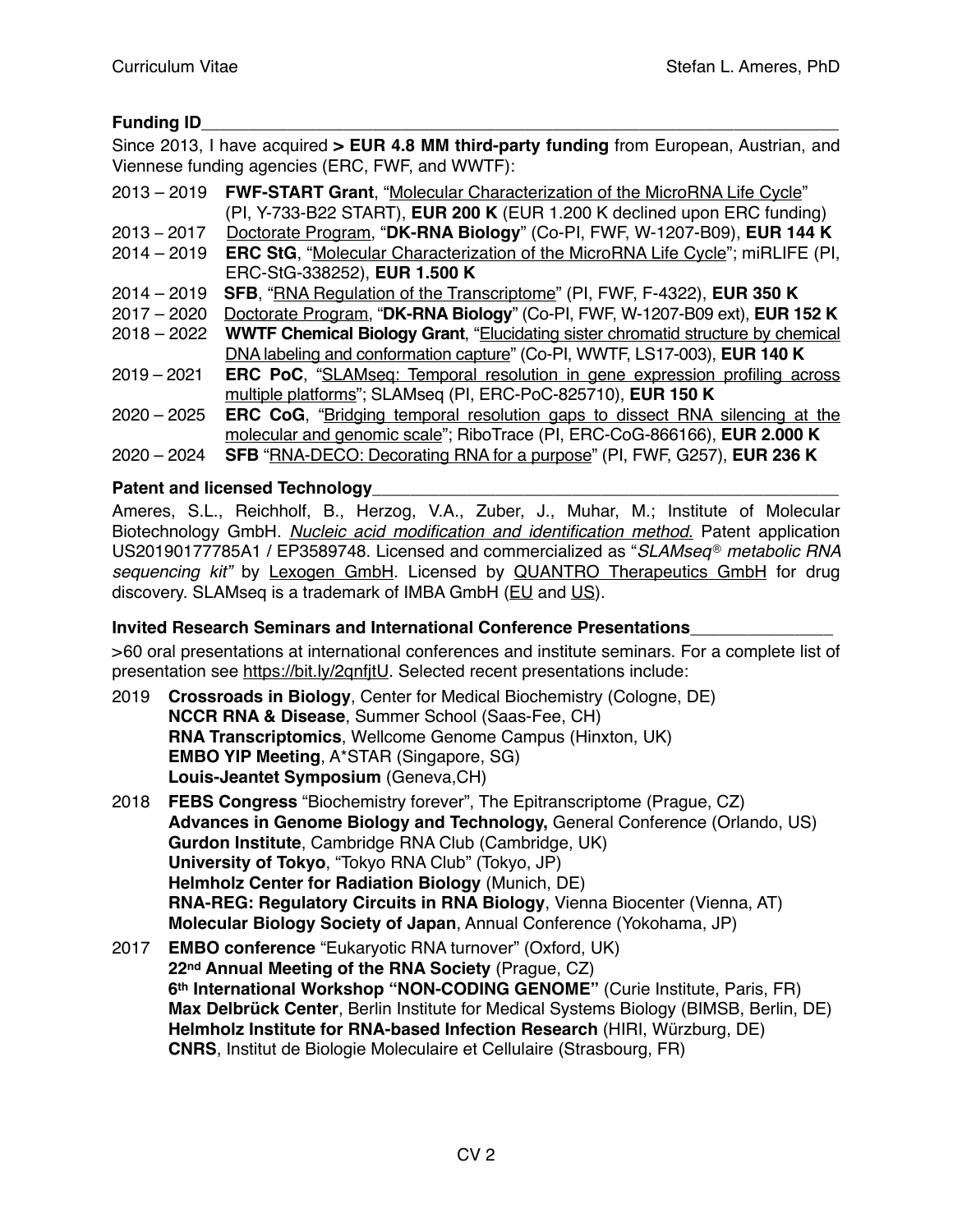# **Online Webinars**

| 2018 | <b>Science</b> Webinar on "Time-resolved RNA profiling in cancer research and beyond"    |
|------|------------------------------------------------------------------------------------------|
| 2017 | <b>Labroots</b> Webinar on "Thiol-linked alkylation for the metabolic sequencing of RNA" |

### **Memberships**\_\_\_\_\_\_\_\_\_\_\_\_\_\_\_\_\_\_\_\_\_\_\_\_\_\_\_\_\_\_\_\_\_\_\_\_\_\_\_\_\_\_\_\_\_\_\_\_\_\_\_\_\_\_\_\_\_\_\_\_\_\_\_\_

| Since 2017 | Member of the European Epitranscriptomics Network (COST Action CA16120) |
|------------|-------------------------------------------------------------------------|
|            |                                                                         |

- Since 2017 Member of the [EMBO Young Investigator Program](http://www.embo.org/funding-awards/young-investigators)
- Since 2015 Member of the Austrian Academy of Sciences [\(Young Academy\)](https://www.oeaw.ac.at/en/members-commissions/members-of-the-oeaw/divisions-and-young-academy/young-academy/)
- Since 2011 Member of the [RNA Society](https://www.rnasociety.org) (Membership #1184211)

# **Academic and Scientific Community Service**\_\_\_\_\_\_\_\_\_\_\_\_\_\_\_\_\_\_\_\_\_\_\_\_\_\_\_\_\_\_\_\_\_\_\_\_\_\_

- Advisory board member of *Review Commons* [\(http://reviewcommons.org\)](http://reviewcommons.org)
- Referee for (inter-)national funding agencies, incl. *European Research Council* (ERC), *Research Council UK* (RCUK), *Human Frontiers in Science Program* (HFSP), *European Molecular Biology Organization* (EMBO), *Deutsche Forschungsgesellschaft* (DFG), *French National Research Agency* (ARN), *German-Israeli Foundation* (GIF), etc.
- Reviewer for Nature, Cell, Mol. Cell, eLife, Cell Rep., Curr Biol., Nat Biotech., NSMB, PLoS Genet, EMBO J, EMBO Rep, Mol Sys Biol, Genome Res, PNAS, FEBS J, NAR, RNA, etc.
- Substitute member of the Gentechnikkommission, an advisory board for the Ministry of Health of the Austrian Government (Molecular Biology Section; 2020–2024)
- \* Member of the [Austrian Academic Scholarship](https://www.studienstiftung.at/#studienstiftung) selection committee (Österr. Studienstiftung der Österr. Akademie der Wissenschaften; OEAW)
- Served as part of HDR Jury (French Habilitation; Univ. de Strasbourg, FR) and external evaluator of Swiss habilitations (University of Basel, CH)

### **Outreach and Dissemination Activity**

- 2020 Founder and Scientific Advisor of [QUANTRO Therapeutics®](https://quantro-tx.com), a research-based biotech company that identifies and develops new chemical entities for the therapeutic intervention with disease-causing transcriptional programs in cancer.
- 2020 Member of the [Vienna COVID-19 Diagnostics Initiative](https://www.maxperutzlabs.ac.at/vcdi/organisation) (Part of Research and Development Team)
- 2020 Online Interview on "[CRISPR/Cas"](https://www.openscience.or.at/en/projects/project-news/2020-02-17-zndb/) (with [OpenScience](https://www.openscience.or.at/de/) and [DK RNA Biology\)](http://www.mfpl.ac.at/rna-biology/)
- 2018 Invited presentation at "Health Pioneers", an international conference on digital and exponential medical technologies that transform the public heath cycle (Vienna, AT)
- 2018 Co-organizer of the [18th EMBO Young Investigator Program Meeting](http://www.embo.org/funding-awards/young-investigators/embo-young-investigator-meeting) (Vienna, AT)
- 2018 Presentation at IMBA Fundraising event "*Meet the Expert*" on the successful symbiosis of biomedical research and commercial biotech companies at the VBC (Vienna, AT)
- 2018 Co-organizer of the int. conference "RNA-Reg: Regulatory circuits in RNA Biology" of the SFB 43 RNA-Reg (VBC, Vienna, AT)
- 2017 Member of the *European Epitranscriptomics Network* coordinating research on the emerging function of RNA modifications in Europe (COST Action [CA16120\)](http://www.cost.eu/COST_Actions/ca/CA16120?)
- 2013 Co-organizer of the annual "[Microsymposium on Small RNAs"](https://www.imba.oeaw.ac.at/seminars-events/symposia-conferences/microsymposium/), the major European conference on RNA silencing
- 2012 Co-organizer of the VBC RNA Club (since 2017 supported by the [RNA Society\)](https://www.rnasociety.org/News/successful-2017-2018-rna-salon-applications/)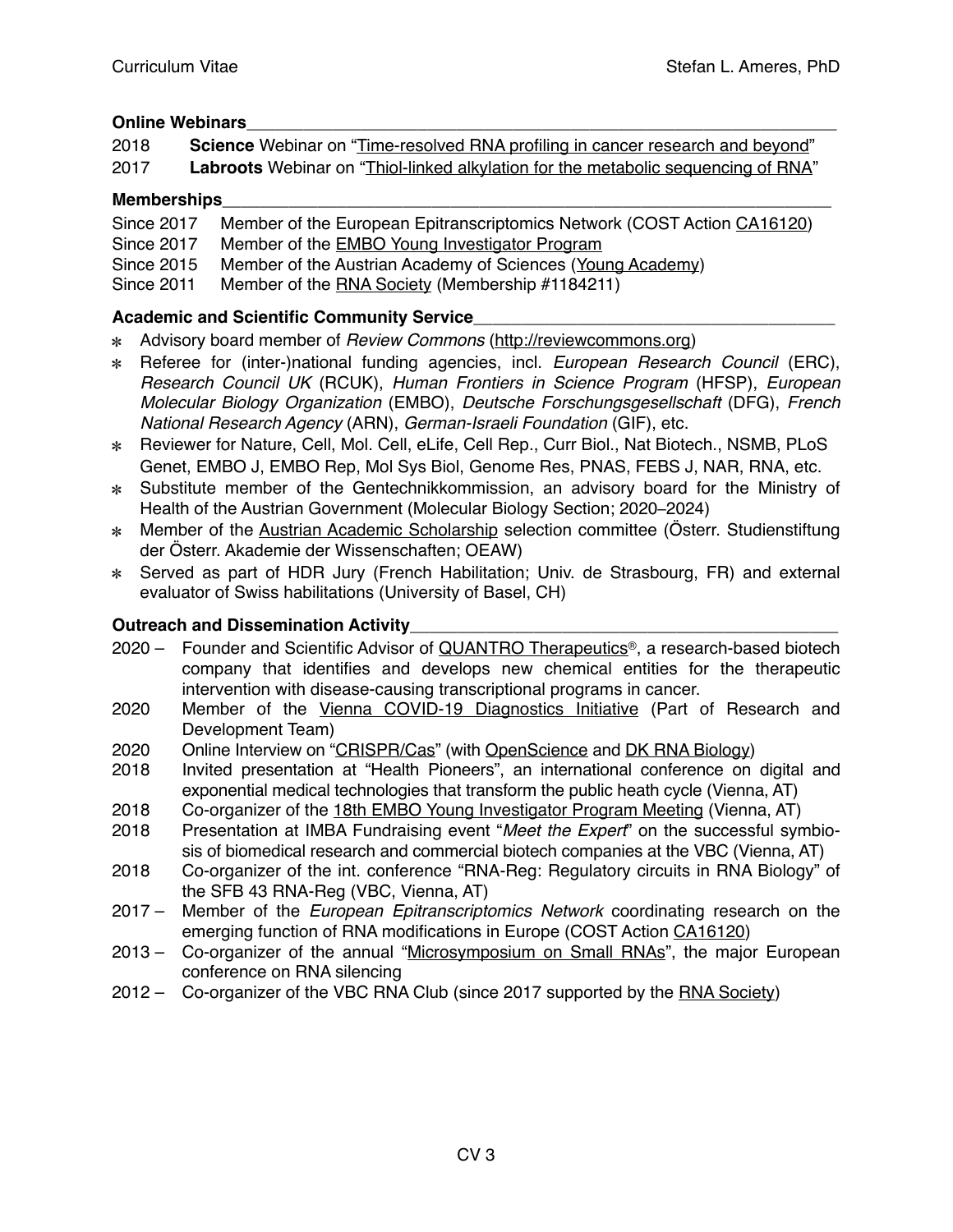#### **Selected recent Public Media Coverage and Press Releases of our Science**\_\_\_\_\_\_\_\_\_\_\_\_ 2020, Sep 23 **APA**, "[Eine 3D-Landkarte des Erbguts"](https://www.ots.at/presseaussendung/OTS_20200923_OTS0201/eine-3d-landkarte-des-erbguts) 2020, Sep 7 **OEAW Online**, ["An den Achillesfersen von Krebszellen"](https://www.oeaw.ac.at/detail/news/an-den-achillesfersen-von-krebszellen/) 2020, Jul 21 **APA**[, "Krebsforschung: Wiener Start-Up QUANTRO Therapeutics geht völlig neue](https://science.apa.at/site/kultur_und_gesellschaft/detail?key=SCI_20200721_SCI39451352255594544)  [Wege in der Arzneimittelforschung"](https://science.apa.at/site/kultur_und_gesellschaft/detail?key=SCI_20200721_SCI39451352255594544) 2020, May **MAKRO MIKRO OEAW Podcast**, ["Coronavirus: Wie funktionieren Tests?"](https://soundcloud.com/makro-mikro/coronavirus-wie-funktionieren-tests-makro-mikro-30) 2019, Dec 10 **Chemie Report**, ["Dritter ERC Grant für IMBA-Forscher Stefan Ameres"](https://www.chemiereport.at/dritter-erc-grant-fuer-imba-forscher-stefan-ameres) 2019, Dec 10 **Der Standard**, ["ERC-'Consolidator Grants' für sechs \[...\] Forscher"](https://www.derstandard.at/story/2000112097707/erc-consolidator-grantsechs-in-oesterreich-taetige-forscher-erhalten) 2019, Nov 5 **Kronen Zeitung**, Krone der Wissenschaft, ["Das Genom in Aktion"](https://www.dropbox.com/s/xut9mwwecw9ube7/IMB_A000021_20191105_41_731157292910239150232.pdf?dl=0) 2019, May **Jahresbericht der OEAW**, ["Wie werden unsere Gene ein- und ausgeschaltet?"](https://www.oeaw.ac.at/fileadmin/NEWS/2019/PDF/oeaw_jahresbericht_2018.pdf) 2019, Jan 21 **Regionalmedien Austria**, "[Von Schaf Dolly bis CRISPR"](https://www.meinbezirk.at/wien/c-wirtschaft/von-schaf-dolly-bis-crispr_a3124839) 2018, Oct **Metropole**, ["From Slaughterhouse to Lighthouse – Biomedical research in Vienna](https://metropole.at/science-from-slaughterhouse-to-lighthouse/)   $\left[\ldots\right]$ " 2018, Sep 14 **Die Presse**, ["Österreich holt eine Milliarde Euro EU-Forschungsgelder"](https://diepresse.com/home/science/5496840/Oesterreich-holte-eine-Milliarde-Euro-EUForschungsgelder) 2018, Sep 12 **Der Standard**, ["Zwei 'Proof-of-Concept'-Förderungen des ERC gehen nach Österr."](https://derstandard.at/2000087186024/Zwei-Proof-of-Concept-Foerderungen-des-ERC-gehen-nach-Oesterreich) 2018, Jul 26 **ScienceDaily**, ["Changes to sperm's small RNA in the epididymis \[...\]"](https://www.sciencedaily.com/releases/2018/07/180726162746.htm) 2018, Jun 17 **Kurier**, "[Immunsystem und Krebs: Forschung aus Österreich macht Hoffnung"](https://kurier.at/wissen/gesundheit/immunsystem-und-krebs-forschung-aus-oesterreich-macht-hoffnung/400052186) 2018, Jun **Transkript**, ["Transkript persönlich: Dr. Stefan Ameres"](https://www.dropbox.com/s/huus3jmeo916s8y/Doc%20-%2004.12.2019%20-%2010-37.pdf?dl=0) 2018, Jun **LaborJournal**, "[Neulich an der Bench: SLAMseq"](https://www.laborjournal.de/rubric/methoden/methoden/v199.php) 2018, May 28 **Profil**, "Houska Preis 2018" 2018, May 7 **Innovations Report**, "[Wissenschaftler entdecken bahnbrechende neue Methode](https://www.innovations-report.de/html/berichte/biowissenschaften-chemie/wissenschaftler-entdecken-bahnbrechende-neue-methode-zur-charakterisierung-von-krebsgenen.html)   $\left[\ldots\right]$ " 2018, Apr 27 **Der Standard**, ["IMBA Forscher Stefan Ameres erhält Houska Preis"](https://derstandard.at/2000078779175/IMBA-Forscher-Stefan-Ameres-erhaelt-Houskapreis) 2018, Apr 27 **Die Presse**, ["Den Genen auf der Spur", "Jetzt kommt Dynamik in die Zelle",](https://www.dropbox.com/s/wjjqxaqszp4p8lo/1804_Houskapreis_Sonderbeilage_DiePresse.pdf?dl=0)  ["Genexpression ist die Essenz des Lebens"](https://www.dropbox.com/s/wjjqxaqszp4p8lo/1804_Houskapreis_Sonderbeilage_DiePresse.pdf?dl=0) (Houska Award Special Issue) 2018, April 13 **Der Standard**, ["Krebszellen beim Sterben zusehen"](https://derstandard.at/2000077748015/Revolutionaere-Technologie-Krebszellen-beim-Sterben-zusehen) 2018, Apr 7 **Die Presse**, ["Wie Krebszellen anwachsen"](https://www.pressreader.com/austria/die-presse/20180407/282136406980568) 2018, Apr 5 **ScienceDaily**, ["Cancer genes characterized using ground-breaking method"](https://www.sciencedaily.com/releases/2018/04/180405141045.htm) 2016, Nov 19 **Der Standard**, ["Wie unsere Keimzellen springende Gene einbremsen"](https://derstandard.at/2000047680674/Wie-unsere-Keimzellen-springende-Gene-einbremsen) 2016, Nov 16 **ScienceDaily**, ["A milestone in small RNA biology – piRNA biogenesis ..."](https://www.sciencedaily.com/releases/2016/11/161116132811.htm) 2016, Nov 16 **Wiener Zeitung**, "['Zucchini' und 'Nibbler' zähmen springende Gene"](https://www.wienerzeitung.at/themen_channel/wissen/forschung/856664_Zucchini-und-Nibbler-zaehmen-springende-Gene.html) 2013, Jul 19 **Der Standard**, ["Acht Forscher in Österreich erhalten ERC 'Starting Grants'"](https://derstandard.at/1373512995916/Forscher-in-Wien-und-Linz-erhalten-ERC-Starting-Grants) 2013, Jun 22 **Die Presse**, ["Herausragende helle Köpfe"](https://diepresse.com/home/science/1421774/Herausragende-helle-Koepfe) 2013, Jun 17 **Ö1 Radio**, "Wissen aktuell: Jungforscher" 2012, Feb 07 **Der Standard**, ["Kleine Teilchen, große Hoffnung"](https://derstandard.at/1328507151571/RNAs-Kleine-Teilchen-grosse-Hoffnung) 2007, Jul 13 **Der Standard**, ["Dem 'Immunsystem' der Zelle auf der Spur"](https://derstandard.at/2957944/Dem-Immunsystem-der-Zelle-auf-der-Spur)

#### **Publications**

Our work has been **published in top-tier, multidisciplinary journals** (*Nature*, *Science*, *Cell*, *Mol. Cell*, *Nature Biotech.*, *Nature Methods*, *Curr. Biol.* and *EMBO J*). In sum, those publications were **cited >4,000 times** (Google Scholar 10/2020). For complete list see **Pubmed** ([https://](https://bit.ly/2YBVz0Q) [bit.ly/2YBVz0Q\)](https://bit.ly/2YBVz0Q) or **Google Scholar** [\(https://bit.ly/2V2PaPb](https://bit.ly/2V2PaPb)).

- 1. Mitter M, Gasser C, Takacs Z., Langer CC, Tang W, Jessberger G, Beales CT, Neuner E, **Ameres SL**, Peters, J-M, Goloborodko A, Micura R, Gerlich DW. 2020. Conformation of siter chromatics in the replicated human genome. *Nature*. 2020 Sep 23. doi: 10.1038/ s41586-020-2744-4. Online ahead of print.
- 2. Herzog VA, Fasching N, **Ameres SL.** 2020. Determining mRNA stability by metabolic RNA labeling and chemical nucleoside conversion. *Methods Mol. Biol.* 2062: 169-189, doi: 10.1007/978-1-4939-9822-7\_9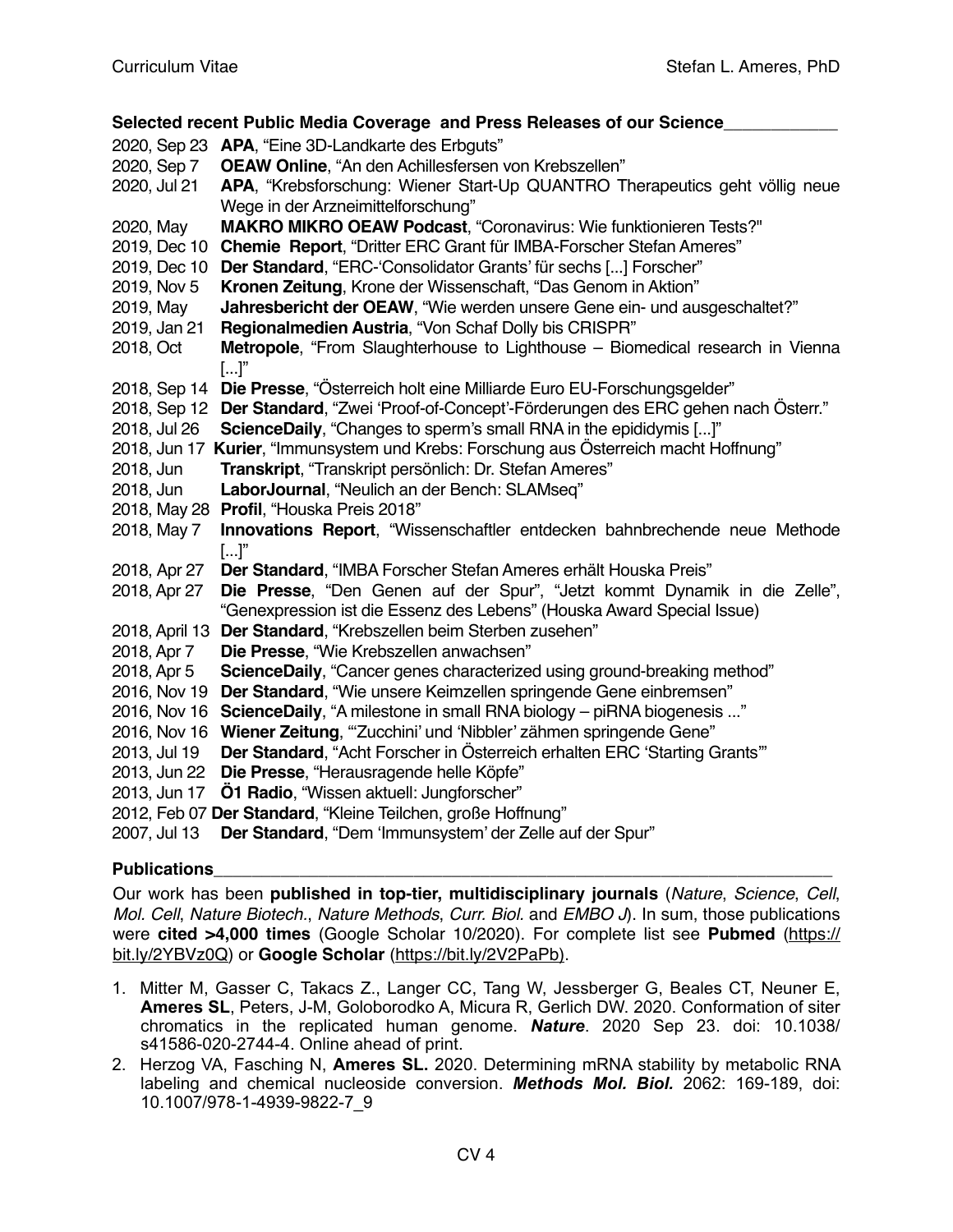- 3. Reichholf B, Herzog VA, Fasching N, Manzenreither RA, Sowemimo I, **Ameres SL**. 2019. Time-resolved small RNA sequencing unravels the molecular principles of microRNA homeostasis. *Mol Cell***.** 75(4): 756-768, doi: 10.1016/j.molcel.2019.06.018 [Cover story](https://www.cell.com/molecular-cell/issue?pii=S1097-2765(18)X0017-3#fullCover); highlighted in *[Mol Cell](https://www.cell.com/molecular-cell/fulltext/S1097-2765(19)30617-3?dgcid=raven_jbs_etoc_email)* and *[Nat Rev Mol Cell Biol](https://www.nature.com/articles/s41580-019-0164-9)*
- 4. Matsushima W, Herzog VA, Neumann T, Gapp K, Zuber J, **Ameres SL**, Miska EA. 2019. Sequencing cell-type-specific transcriptomes with SLAM-ITseq. *Nat Protoc.* Jun 26. doi: 10.1038/s41596-019-0179-x.
- 5. Neumann T, Herzog VA, Muhar M, von Haeseler A, Zuber J, **Ameres SL**, Rescheneder P. 2019. Quantification of experimentally induced nucleotide conversions in high-throughput sequencing datasets. *BMC Bioinformatics***.** 20(1): 258, doi: 10.1186/s12859-019-2849-7
- 6. Kroupova A, Ivascu A, Reimão-Pinto MM, **Ameres SL**, Jinek M. 2019. Structural basis for acceptor RNA substrate selectivity of the 3′ terminal uridylyl transferase Tailor. *Nucleic Acids Res***.** Nov 20, 2018, doi: 10.1093/nar/gky1164.
- 7. Sharma U, Sun F, Conine CC, Reichholf B, Kukreja S, Herzog VA, **Ameres SL**, Rando OJ. 2018. Small RNAs are trafficked from the Epididymis to developing mammalian Sperm. *Dev Cell***.** July 26, 2018, doi: 10.1016/j.devcel.2018.06.023. Highlighted in *[ScienceDaily,](https://www.sciencedaily.com/releases/2018/07/180726162746.htm) [EurekAlert!](https://www.eurekalert.org/pub_releases/2018-07/cp-cts071918.php)* and *[Nat Rev Genetics](https://www.nature.com/articles/s41576-018-0042-x)*
- 8. Reimão-Pinto MM, Rodrigues-Viana AM, **Ameres SL**. 2018. Analysis of 3' End Modifications in microRNAs by High-Throughput Sequencing. *Methods Mol Biol***.** 1823: 115-139, doi: 10.1007/978-1-4939-8624-8\_10.
- 9. Matsushima W, Herzog VA, Neumann T, Gapp K, Zuber J, **Ameres SL**, Miska EA. 2018. SLAM-*IT*seq: Sequencing cell type-specific transcriptomes without cell sorting. *Development***.** 145: dev164640, doi: 10.1242/dev.164640. Highlighted in *[Development](http://dev.biologists.org/content/145/13/e1303)*.
- 10. **Ameres S**, Zuber J. 2018. Principles of Systems Biology, No. 29. *Cell Syst*. 6(5):533-535. doi: 10.1016/j.cels.2018.05.005.
- 11. Jantsch MF, Quattrone A, O'Connell M, Helm M, Frye M, Macias-Gonzales M, Ohman M, **Ameres S**, Willems L, Fuks F, Oulas A, Vanacova S, Nielsen H, Bousquet-Antonelli C, Motorin Y, Roignant JY, Balatsos N, Dinnyes A, Baranov P, Kelly V, Lamm A, Rechavi G, Pelizzola M, Liepins J, Holodnuka Kholodnyuk I, Zammit V, Ayers D, Drablos F, Dahl JA, Bujnicki J, Jeronimo C, Almeida R, Neagu M, Costache M, Bankovic J, Banovic B, Kyselovic J, Valor LM, Selbert S, Pir P, Demircan T, Cowling V, Schäfer M, Rossmanith W, Lafontaine D, David A, Carre C, Lyko F, Schaffrath R, Schwartz S, Verdel A, Klungland A, Purta E, Timotijevic G, Cardona F, Davalos A, Ballana E, O Carroll D, Ule J, Fray R. 2018. Positioning Europe for the EPITRANSCRIPTOMICS challenge. *RNA Biol***.** 2018 May 9:1-3. doi: 10.1080/15476286.2018.1460996.
- 12. Muhar M, Ebert A, Neumann T, Umkehrer C, Jude J, Wieshofer C, Rescheneder P, Lipp JJ, Herzog VA, Reichholf B, Cisneros DA, Hoffmann T, Schlapansky MF, Bhat P, von Haeseler A, Köcher T, Obenauf AC, Popow J, **Ameres SL**\*, Zuber J\*. 2018. SLAM-seq defines direct gene-regulatory functions of the BRD4-MYC axis. *Science***.** 360(6390):800-805, doi: 10.1126/science.aao2793. \* co-corresponding authors

Highlighted in *[Science](http://science.sciencemag.org/content/360/6390/713.long)*, *[Nat. Chem. Biol.](https://www.nature.com/articles/s41589-018-0074-8)*, *[Nat. Rev. Genet.](https://www.nature.com/articles/s41576-018-0010-5)* and *[Cancer Discovery](http://cancerdiscovery.aacrjournals.org/content/early/2018/04/13/2159-8290.CD-RW2018-064)*.

- 13. Alberti C, Manzenreither RA, Sowemimo I, Burkard TR, Wang J, Mahofsky K, **Ameres SL**\*, Cochella L\*. 2018. Cell type-specific sequencing of microRNAs from complex animal tissues. *Nat Methods.* 15(4):283-289, doi: 10.1038/nmeth.4610. \* co-corresponding authors
- 14. Herzog VA, Reichholf B, Neumann T, Rescheneder P, Bhat P, Burkard TR, Wlotzka W, von Haeseler A, Zuber J, **Ameres SL.** 2017. Thiol-linked alkylation to assess expression dynamics. *Nat Methods.* 14(12):1198-1204. doi: 10.1038/nmeth.4435. Highlighted in *[Nature Methods.](https://www.nature.com/articles/nmeth.4608)*
- 15. Hayashi R, Schnabl J, Handler D, Mohn F, **Ameres SL**\*, Brennecke J\*. 2016. Genetic and mechanistic diversity of piRNA 3'-end formation. *Nature.* 539(7630):588-592. doi: 10.1038/ nature20162. \* co-corresponding authors